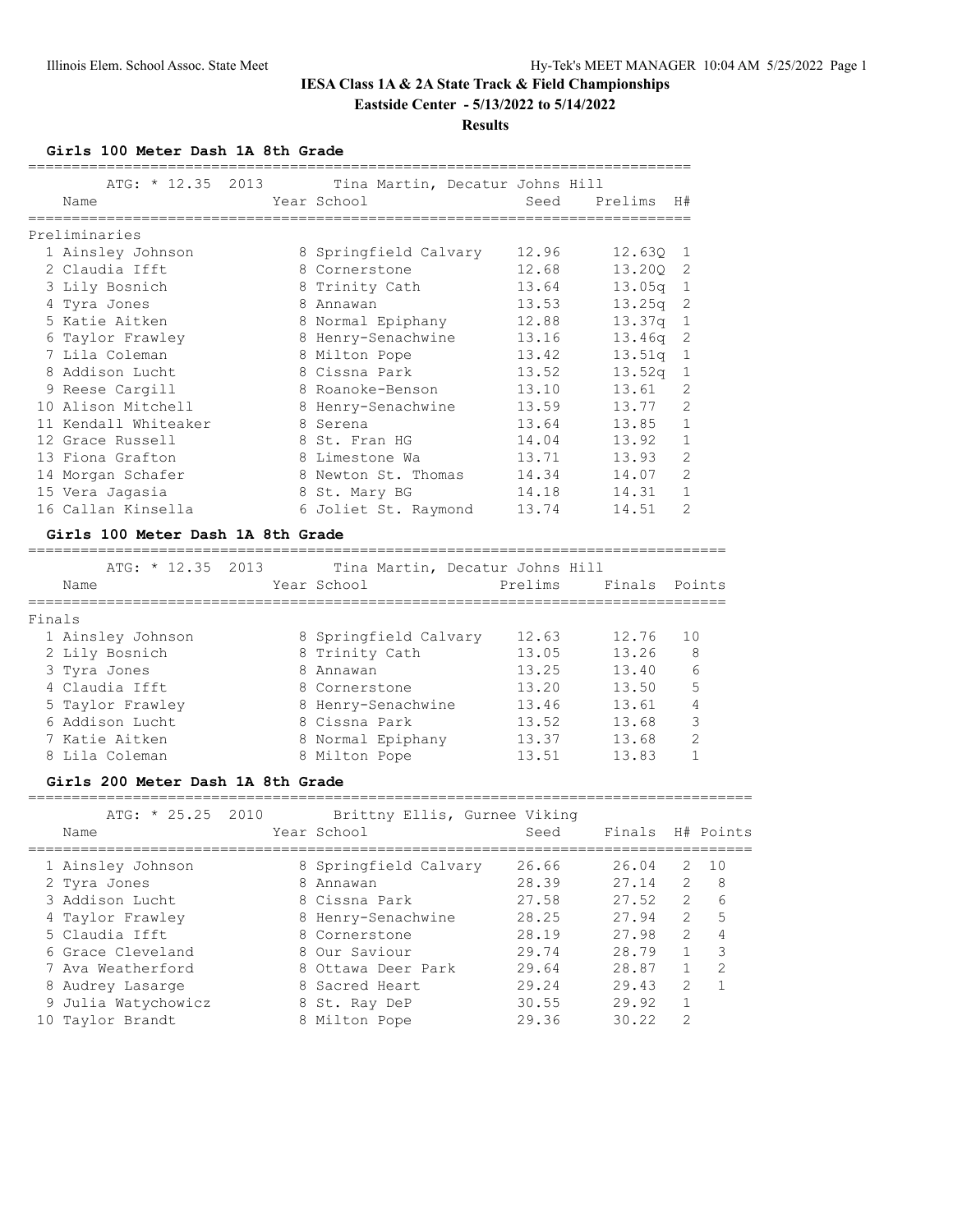# **IESA Class 1A & 2A State Track & Field Championships Eastside Center - 5/13/2022 to 5/14/2022**

#### **Results**

### **Girls 400 Meter Dash 1A 8th Grade**

|    | ATG: $* 56.82 2015$<br>Name |   | Raven Moore, Springfield Franklin<br>Year School | Seed    | Finals  |                | H# Points     |
|----|-----------------------------|---|--------------------------------------------------|---------|---------|----------------|---------------|
|    | 1 Lila Coleman              |   | 8 Milton Pope                                    | 1:03.44 | 1:00.78 | 2              | 10            |
|    | 2 Bri Harms                 |   | 8 Roanoke-Benson                                 | 1:06.22 | 1:03.26 | $\overline{2}$ | 8             |
|    | 3 Nancy Ruholl              |   | 8 Sigel St. Michael's                            | 1:05.24 | 1:04.33 | $\mathcal{L}$  | 6             |
|    | 4 Annalise Schurman         |   | 8 Greenview                                      | 1:06.25 | 1:06.46 | $\mathcal{L}$  | 5             |
|    | 5 Paige Werneburg           |   | 8 Limestone Wa                                   | 1:08.15 | 1:06.66 | $\mathcal{L}$  | 4             |
|    | 6 Emily Downing             |   | 8 Cambridge JHS                                  | 1:09.83 | 1:06.69 |                | $\mathcal{R}$ |
|    | 7 Natalie Thomason          |   | 8 Rossville-Alvin                                | 1:08.31 | 1:08.06 | 2              | $\mathcal{D}$ |
|    | 8 Clarissa Emerick          |   | 8 Our Saviour                                    | 1:09.44 | 1:11.04 | $\overline{2}$ |               |
|    | 9 Jessie Miller             |   | 8 Earlville                                      | 1:09.54 | 1:11.71 |                |               |
| 10 | Megan Winters               | 8 | St Matthias                                      | 1:12.67 | 1:12.25 |                |               |

#### **Girls 800 Meter Run 1A 8th Grade**

================================================================================

| $ATG: * 2:16.24 2018$<br>Name | Katrina Schlenker, Batavia Rotolo<br>Year School | Seed    | Finals  | Points         |
|-------------------------------|--------------------------------------------------|---------|---------|----------------|
| 1 Monika Urbaniak             | 8 St. Theresa                                    | 2:31.23 | 2:25.61 | 10             |
| 2 Annika Swan                 | 8 St Matthias                                    | 2:31.28 | 2:25.90 | 8              |
| 3 Emily Downing               | 8 Cambridge JHS                                  | 2:41.34 | 2:27.85 | 6              |
| 4 Nancy Ruholl                | 8 Sigel St. Michael's                            | 2:39.94 | 2:34.23 | 5              |
| 5 Bri Harms                   | 8 Roanoke-Benson                                 | 2:50.22 | 2:38.11 | 4              |
| 6 Maya Zopel                  | 8 Peoria St. Jude                                | 2:49.83 | 2:41.18 | 3              |
| 7 Taylor Woodring             | 8 St. Fran HG                                    | 2:49.44 | 2:43.79 | $\mathfrak{D}$ |
| 8 Natalie Thomason            | 8 Rossville-Alvin                                | 3:00.28 | 2:44.62 |                |
| 9 Giana Legner                | 8 Geneva St. Peter                               | 2:55.61 | 2:54.65 |                |
| 10 Lillian Clayton            | 6 Ottawa Wallace                                 | 3:00.24 | 2:58.94 |                |
| 11 Alex Lane-Thomas           | 8 Montessori                                     | 2:54.76 | 3:01.62 |                |

#### **Girls 1600 Meter Run 1A 8th Grade**

================================================================================

| ATG: * 4:59.57 2018 |                    | Katrina Schlenker, Batavia Rotolo |         |                |
|---------------------|--------------------|-----------------------------------|---------|----------------|
| Name                | Year School        | Seed                              | Finals  | Points         |
|                     |                    |                                   |         |                |
| 1 Monika Urbaniak   | 8 St. Theresa      | 5:27.43                           | 5:15.84 | 10             |
| 2 Annika Swan       | 8 St Matthias      | 5:25.78                           | 5:26.83 | 8              |
| 3 Bri Harms         | 8 Roanoke-Benson   | 5:48.80                           | 5:46.31 | 6              |
| 4 Maya Zopel        | 8 Peoria St. Jude  | 6:01.76                           | 5:48.63 | 5              |
| 5 Emily Downing     | 8 Cambridge JHS    | 5:50.91                           | 5:53.34 | 4              |
| 6 Elly Heineke      | 8 Roanoke-Benson   | 6:02.67                           | 6:04.23 | 3              |
| 7 Henley Parsons    | 5 Judah Christ     | 6:07.74                           | 6:16.92 | $\mathfrak{D}$ |
| 8 Kiely Domyancich  | 8 Peru Catholic    | 6:56.14                           | 6:31.29 | 1              |
| 9 Giana Legner      | 8 Geneva St. Peter | 6:26.80                           | 6:33.16 |                |
| 10 Audrey Rivord    | 8 Pekin Rankin     | 6:32.64                           | 6:34.15 |                |
| 11 Emma Johnson     | 8 St. Agnes        | 6:23.24                           | 6:38.94 |                |
| 12 Emily Karas      | 6 Cissna Park      | 7:12.96                           | 7:05.60 |                |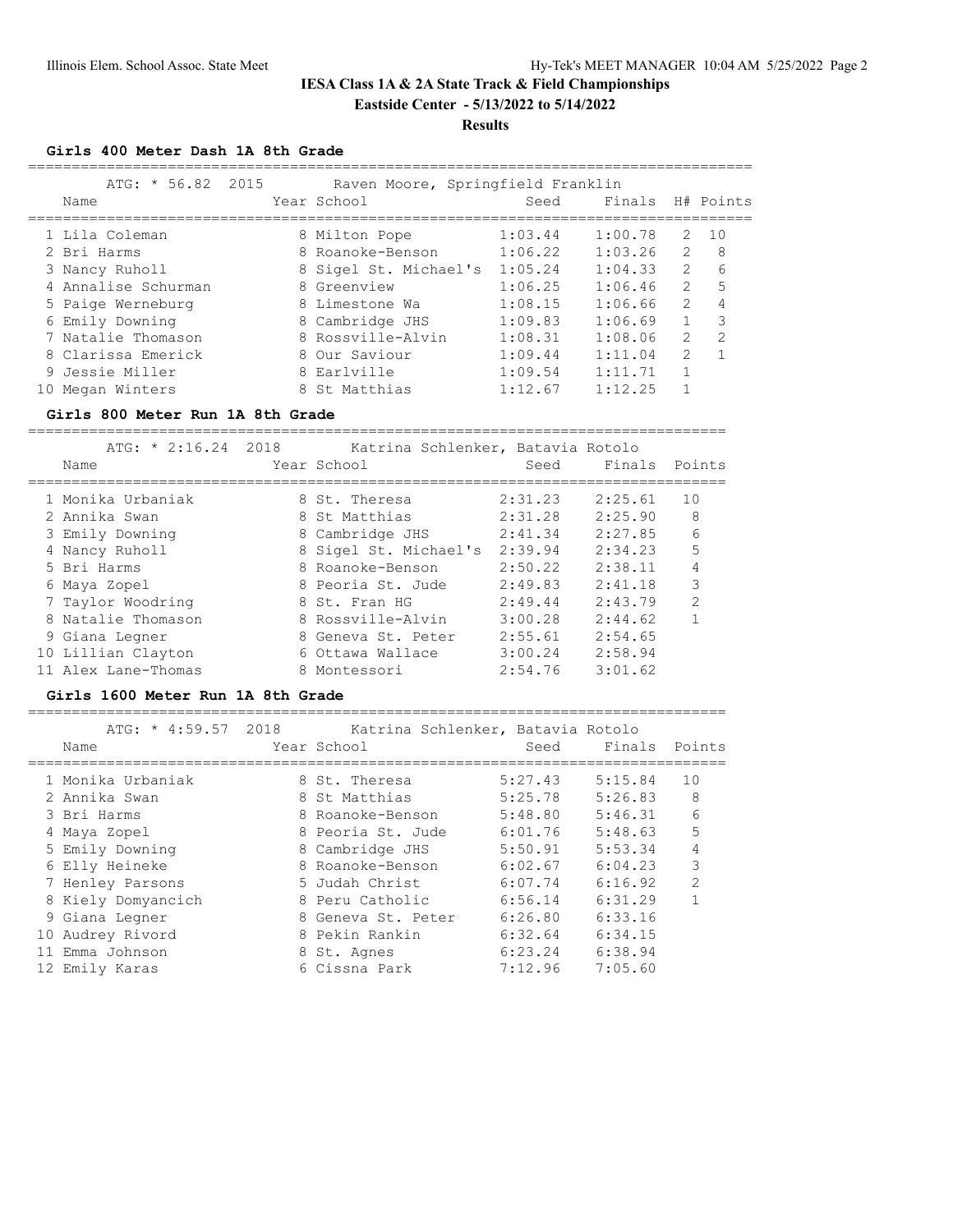# **IESA Class 1A & 2A State Track & Field Championships Eastside Center - 5/13/2022 to 5/14/2022**

# **Results**

**Girls 100 Meter Hurdles 1A 8th Grade**

| ===================      |                                      |      |                        |                                  |                 |         |               |              |
|--------------------------|--------------------------------------|------|------------------------|----------------------------------|-----------------|---------|---------------|--------------|
|                          | ATG: * 14.57 2018                    |      |                        | Macee Rivers, Cahokia Wirth      |                 |         |               |              |
| Name                     |                                      |      | Year School            |                                  | Seed            | Prelims | H#            |              |
| Preliminaries            |                                      |      |                        |                                  |                 |         |               |              |
| 1 Lily Bosnich           |                                      |      | 8 Trinity Cath         |                                  | 17.24           | 16.91Q  | 2             |              |
| 2 Taylor Brandt          |                                      |      | 8 Milton Pope          |                                  | 17.80           | 17.82Q  | $\mathbf{1}$  |              |
| 3 Natalie Hawes          |                                      |      | 8 Galva                |                                  | 17.98           | 17.65q  | 2             |              |
|                          | 4 Audrey Allender                    |      | 8 Judah Christ         |                                  | 17.94           | 18.16q  | 2             |              |
| 5 Alexis Toliver         |                                      |      | 8 Lowpoint-Washburn    |                                  | 17.94           | 18.27q  | $\mathbf{1}$  |              |
|                          | 6 Aubrey Thompson                    |      |                        | 8 Rantoul St. Malachy            | 18.53           | 18.32q  | $\mathbf{1}$  |              |
|                          | 7 Gracin Costello                    |      | 8 Greenfield           |                                  | 19.54           | 18.93q  | 2             |              |
|                          | 8 Kaylee Delheimer                   |      | 8 Cornell              |                                  | 18.01           | 19.00q  | $\mathbf{1}$  |              |
| 9 Vera Jagasia           |                                      |      | 8 St. Mary BG          |                                  | 20.03           | 19.93   | $\mathbf{1}$  |              |
|                          | 10 Amelia Jennetten                  |      | 8 Peoria St. Jude      |                                  | 20.38           | 20.19   | $\mathbf{1}$  |              |
|                          | Girls 100 Meter Hurdles 1A 8th Grade |      |                        |                                  |                 |         |               |              |
|                          |                                      |      |                        |                                  |                 |         |               |              |
|                          | ATG: * 14.57 2018                    |      |                        | Macee Rivers, Cahokia Wirth      |                 |         |               |              |
| Name                     |                                      |      | Year School            |                                  | Prelims         | Finals  |               | Points       |
| ==============<br>Finals |                                      |      | ______________________ |                                  | =============== |         |               |              |
| 1 Lily Bosnich           |                                      |      | 8 Trinity Cath         |                                  | 16.91           | 17.07   | 10            |              |
| 2 Natalie Hawes          |                                      |      | 8 Galva                |                                  | 17.65           | 17.55   |               | 8            |
| 3 Taylor Brandt          |                                      |      | 8 Milton Pope          |                                  | 17.82           | 17.63   |               | 6            |
| 4 Alexis Toliver         |                                      |      | 8 Lowpoint-Washburn    |                                  | 18.27           | 18.51   | 5             |              |
|                          | 5 Gracin Costello                    |      | 8 Greenfield           |                                  | 18.93           | 18.73   |               | 4            |
|                          | 6 Audrey Allender                    |      | 8 Judah Christ         |                                  | 18.16           | 18.81   |               | 3            |
|                          | 7 Aubrey Thompson                    |      |                        | 8 Rantoul St. Malachy            | 18.32           | 18.98   |               | 2            |
|                          | 8 Kaylee Delheimer                   |      | 8 Cornell              |                                  | 19.00           | 19.80   |               | $\mathbf{1}$ |
|                          |                                      |      |                        |                                  |                 |         |               |              |
|                          | Girls 4x100 Meter Relay 1A 8th Grade |      |                        |                                  |                 |         |               |              |
|                          | ATG: $* 50.12$                       | 2007 |                        | E. St. Louis Lincoln             |                 |         |               |              |
|                          |                                      |      |                        | Floyd, Raymond, Watkins, Clemons |                 |         |               |              |
| School                   |                                      |      |                        |                                  | Seed            | Finals  |               | H# Points    |
|                          |                                      |      |                        |                                  |                 |         |               |              |
| 1 Annawan                |                                      |      |                        |                                  | 57.13           | 53.60   | 2             | 10           |
|                          | 1) Gia Samuels 7                     |      |                        | 2) Trinity Gradert 8             |                 |         |               |              |
|                          | 3) Alexis Wilson 7                   |      |                        | 4) Tyra Jones 8                  |                 |         |               |              |
|                          | 2 Bloomington Cornerstone            |      |                        |                                  | 56.26           | 54.69   | 2             | 8            |
|                          | 1) Ally Kinzinger 7                  |      |                        | 2) Emily Enescu 8                |                 |         |               |              |
|                          | 3) Paige Kinzinger 8                 |      |                        | 4) Claudia Ifft 8                |                 |         |               |              |
|                          | 3 Hanry-Sanachwing                   |      |                        |                                  | 55 11           | 51.86   | $\mathcal{D}$ | $\epsilon$   |

| 2 Bloomington Cornerstone    |    | 56.26                  | 54.69 | 2             | - 8            |
|------------------------------|----|------------------------|-------|---------------|----------------|
| 1) Ally Kinzinger 7          |    | 2) Emily Enescu 8      |       |               |                |
| 3) Paige Kinzinger 8         |    | 4) Claudia Ifft 8      |       |               |                |
| 3 Henry-Senachwine           |    | 55.44                  | 54.86 | 2             | 6              |
| 1) Alison Mitchell 8         |    | 2) Amanda Manzaneres 7 |       |               |                |
| 3) Audrey Chambers 6         |    | 4) Taylor Frawley 8    |       |               |                |
| 4 Jerseyville St. Francis HG |    | 1:00.84                | 56.76 | $\mathbf{1}$  | - 5            |
| 1) Mia Madix 6               |    | 2) Neely Goetten 7     |       |               |                |
| 3) Meleah Derrick 7          |    | 4) Grace Russell 8     |       |               |                |
| 5 Serena                     |    | 58.78                  | 56.78 | 2             | $\overline{4}$ |
| 1) Cadence Gregory 8         |    | 2) Zivana Skalic 6     |       |               |                |
| 3) Madilyn Sterchi 6         |    | 4) Alexa McNally 7     |       |               |                |
| 6 Pekin Rankin               |    | 57.68                  | 57.24 | $\mathcal{L}$ | - 3            |
| 1) Brooklyn Beckham 8        |    | 2) Audrey Rivord 8     |       |               |                |
| 3) Whitney Stanko 8          | 4) | Lily Towery 8          |       |               |                |
|                              |    |                        |       |               |                |

7 Newton St. Thomas 59.34 57.92 2 2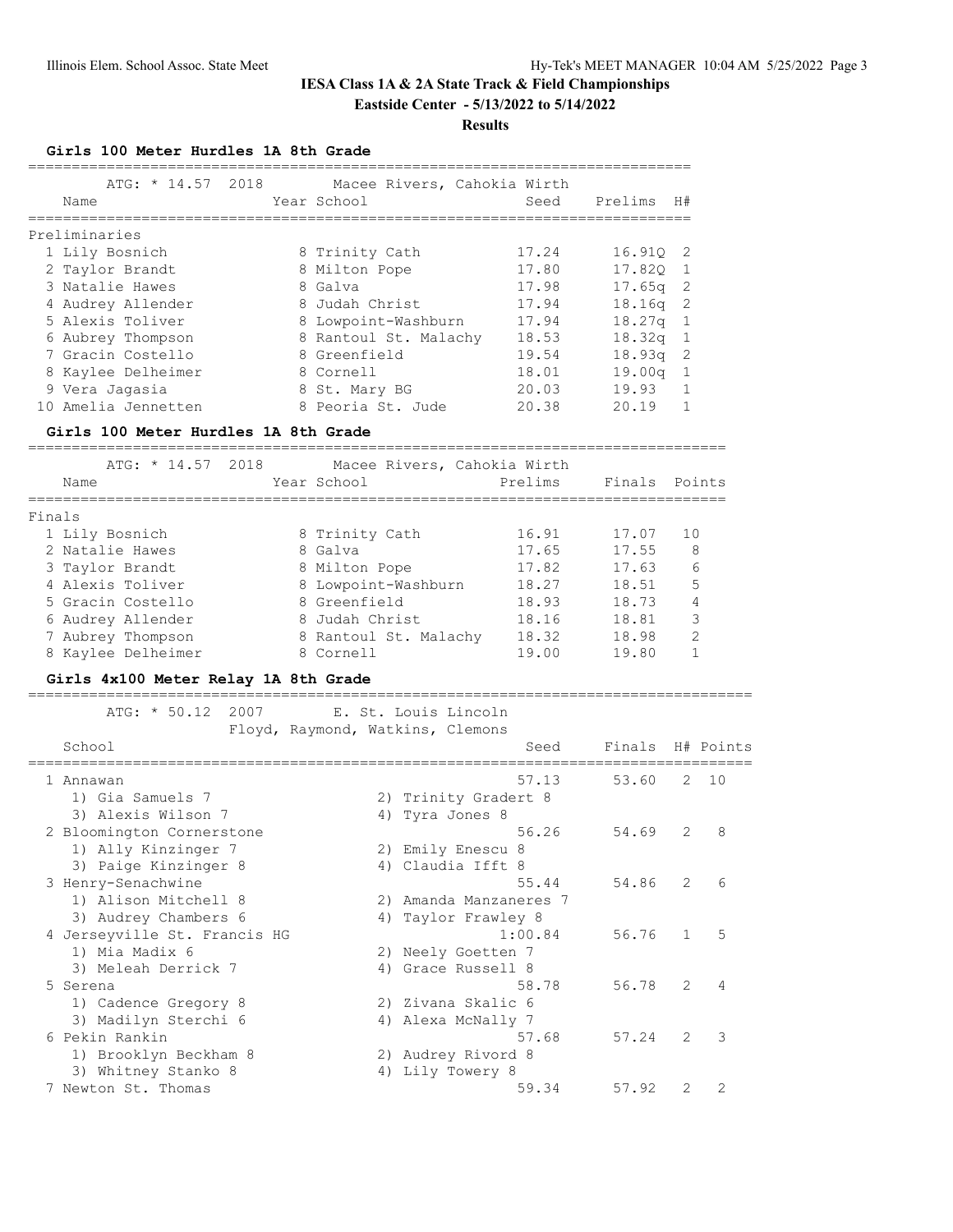**Eastside Center - 5/13/2022 to 5/14/2022**

#### **Results**

# **....Girls 4x100 Meter Relay 1A 8th Grade**

| 2) Allie Hermann 7                 |
|------------------------------------|
| 4) Morgan Schafer 8                |
| 58.07 2 1<br>59.23                 |
| 2) Oliva Ruiz 8                    |
| 4) Vera Jagasia 8                  |
| 1:01.20<br>58.24<br>$\overline{1}$ |
| 2) Lauryn Hamrick 8                |
| 4) Macy Sinn 8                     |
| 1:00.94<br>58.88<br>$\overline{1}$ |
| 2) Kiely Domyancich 8              |
| 4) Marissa Windsor 8               |
|                                    |

| Girls 4x200 Meter Relay 1A 8th Grade |                                      |  |                                                       |         |              |              |  |  |  |
|--------------------------------------|--------------------------------------|--|-------------------------------------------------------|---------|--------------|--------------|--|--|--|
| ATG: * 1:46.54                       | 2008                                 |  | E. St. Louis Lincoln<br>Gardner, Davis, Sykes, Howard |         |              |              |  |  |  |
| School                               |                                      |  | Seed<br>=============================                 | Finals  |              | H# Points    |  |  |  |
| 1 LaSalle Trinity Catholic           |                                      |  | 1:59.14                                               | 1:54.97 | 2            | 10           |  |  |  |
|                                      | 1) Emerald De La Torre 8             |  | 2) Maggie` Arkins 8                                   |         |              |              |  |  |  |
| 3) Karmen Piano 8                    |                                      |  | 4) Lily Bosnich 8                                     |         |              |              |  |  |  |
| 2 Cissna Park                        |                                      |  | 2:00.50                                               | 1:56.50 | 2            | 8            |  |  |  |
| 1) Sophie Duis 8                     |                                      |  | 2) Josie Neukomm 8                                    |         |              |              |  |  |  |
| 3) Chloe Wagner 8                    |                                      |  | 4) Annika Stadeli 7                                   |         |              |              |  |  |  |
| 3 Greenfield                         |                                      |  | 2:03.64                                               | 1:58.42 | 2            | 6            |  |  |  |
| 1) Leah Wood 8                       |                                      |  | 2) Adeline Lansaw 7                                   |         |              |              |  |  |  |
| 3) Gracin Costello 8                 |                                      |  | 4) London Lamb 8                                      |         |              |              |  |  |  |
|                                      | 4 Lincoln Chester-East Lincoln       |  | 2:00.57                                               | 2:00.50 | 2            | 5            |  |  |  |
| 1) Ceanna Adams 8                    |                                      |  | 2) Sophie Morgan 8                                    |         |              |              |  |  |  |
| 3) Kyli Lund 8                       |                                      |  | 4) Arrington Mauhar 8                                 |         |              |              |  |  |  |
| 5 Peoria Limestone Walters           |                                      |  | 2:02.27                                               | 2:01.02 | 2            | 4            |  |  |  |
| 1) AdaiLynn Rehn 8                   |                                      |  | 2) Paige Werneburg 8                                  |         |              |              |  |  |  |
| 3) Khloe Stear 8                     |                                      |  | 4) Fiona Grafton 8                                    |         |              |              |  |  |  |
| 6 Bradford                           |                                      |  | 2:02.69                                               | 2:02.47 | 2            | 3            |  |  |  |
| 1) Jacey Endress 6                   |                                      |  | 2) Cheyenh Smith 8                                    |         |              |              |  |  |  |
| 3) Reagan Calder 8                   |                                      |  | 4) Dusti Smith 7                                      |         |              |              |  |  |  |
| 7 Serena                             |                                      |  | 2:09.41                                               | 2:11.06 | 2            | 2            |  |  |  |
| 1) Aubrey Duffy 8                    |                                      |  | 2) Rebekah Shugrue 8                                  |         |              |              |  |  |  |
| 3) Lucy Kelley 8                     |                                      |  | 4) Trinity Weber 8                                    |         |              |              |  |  |  |
| 8 Urbana University                  |                                      |  | 2:15.84                                               | 2:13.49 | $\mathbf{1}$ | $\mathbf{1}$ |  |  |  |
| 1) Annika Deschler 8                 |                                      |  | 2) Isabella Ylagan 8                                  |         |              |              |  |  |  |
| 3) Lynn Lee 8                        |                                      |  | 4) Eve Anderson 8                                     |         |              |              |  |  |  |
| 9 Flanagan                           |                                      |  | 2:15.34                                               | 2:15.02 | $\mathbf{1}$ |              |  |  |  |
| 1) Taylen Mays 5                     |                                      |  | 2) Piper McMillan 7                                   |         |              |              |  |  |  |
| 3) Sherry Bray 8                     |                                      |  | 4) Lauren Russow 8                                    |         |              |              |  |  |  |
| 10 Chicago St. Josaphat              |                                      |  | 2:20.37                                               | 2:15.78 | $\mathbf{1}$ |              |  |  |  |
| 1) Grace O'Neil 8                    |                                      |  | 2) Emily Stoessel 8                                   |         |              |              |  |  |  |
| 3) Lauren Steele 8                   |                                      |  | 4) Natalia Zupko 8                                    |         |              |              |  |  |  |
|                                      | Girls 4x400 Meter Relay 1A 8th Grade |  |                                                       |         |              |              |  |  |  |

 ATG: \* 4:07.69 2004 Bloomington Jhs School School Seed Finals H# Points =================================================================================== 1 Serena 4:49.48 4:32.67 2 10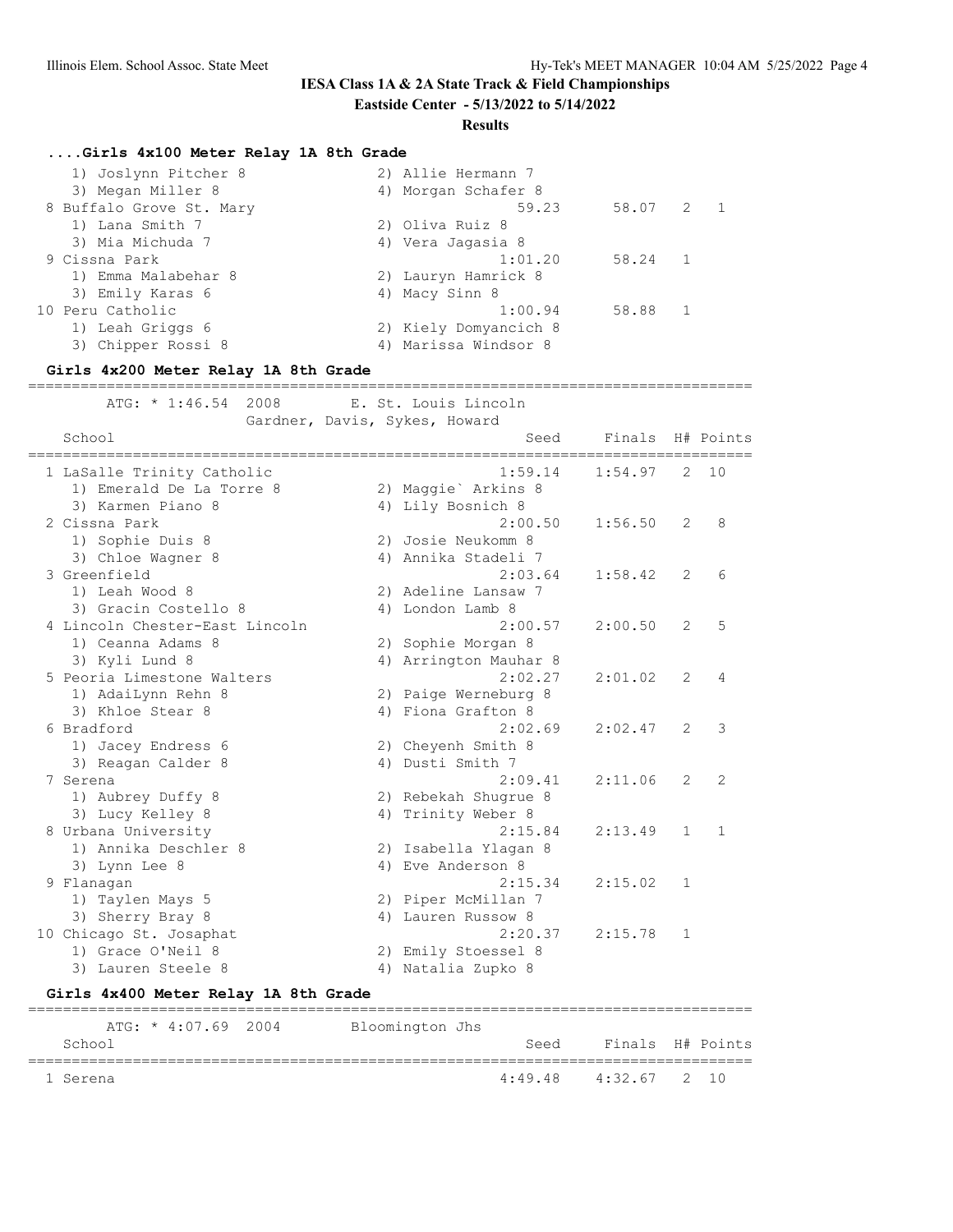**Eastside Center - 5/13/2022 to 5/14/2022**

#### **Results**

#### **....Girls 4x400 Meter Relay 1A 8th Grade**

| 1) Aubrey Duffy 8         |    | 2) Madilyn Sterchi 6    |         |              |              |
|---------------------------|----|-------------------------|---------|--------------|--------------|
| 3) Alexa McNally 7        |    | 4) Kendall Whiteaker 8  |         |              |              |
| 2 Roanoke-Benson          |    | 4:47.21                 | 4:38.20 | 2            | 8            |
| 1) Makenzie Knepp 8       |    | 2) Elly Heineke 8       |         |              |              |
| 3) Kyndrie Delagrange 7   |    | 4) Bri Harms 8          |         |              |              |
| 3 Pekin Rankin            |    | 4:42.52                 | 4:40.91 | 2            | 6            |
| 1) Aspen Houzenga 8       |    | 2) Whitney Stanko 8     |         |              |              |
| 3) Audrey Rivord 8        |    | 4) Charlee Lenne 7      |         |              |              |
| 4 Greenview               |    | 4:42.42                 | 4:41.31 | 2            | 5            |
| 1) Natalie Schurman 8     |    | 2) Macie Willis 7       |         |              |              |
| 3) Lucy Waibel 6          |    | 4) Annalise Schurman 8  |         |              |              |
| 5 Cambridge JHS           |    | 4:52.66                 | 4:42.07 | 2            | 4            |
| 1) Jolene Blackert 8      |    | 2) Addie Jewett 8       |         |              |              |
| 3) Ava Salazar 8          |    | 4) Emily Downing 8      |         |              |              |
| 6 Peoria St. Jude         |    | 5:02.68                 | 4:43.63 | 2            | 3            |
| 1) Shannon Zopel 7        |    | 2) Maya Zopel 8         |         |              |              |
| 3) Kayla Kinning 8        |    | 4) Amelia Jennetten 8   |         |              |              |
| 7 Cissna Park             |    | 5:03.74                 | 4:51.96 | $\mathbf{1}$ | 2            |
| 1) Emma Malabehar 8       |    | 2) Josie Neukomm 8      |         |              |              |
| 3) Macy Sinn 8            |    | 4) Chloe Wagner 8       |         |              |              |
| 8 Newton St. Thomas       |    | 5:00.04                 | 4:55.72 | 2            | $\mathbf{1}$ |
| 1) Maleah Miller 6        |    | 2) Megan Miller 8       |         |              |              |
| 3) Joslynn Pitcher 8      |    | 4) Morgan Schafer 8     |         |              |              |
| 9 Mt. Olive               |    | 5:01.14                 | 4:57.02 | 2            |              |
| 1) Lily Barnes 7          |    | 2) Alyssa Aubuschon 8   |         |              |              |
| 3) Katelyn Mitchell 6     |    | 4) Jillian Kosowski 7   |         |              |              |
| 10 LaSalle Dimmick        |    | 5:04.64                 | 4:57.99 | $\mathbf{1}$ |              |
| 1) Lyla Brady 8           | 2) | Sophia Pyszka 8         |         |              |              |
| 3) Molly Mudge 8          |    | 4) McKenzie Kryzaniak 8 |         |              |              |
| 11 Mt. Prospect St. Emily |    | 5:11.56                 | 5:14.54 | 1            |              |
| 1) Ava Alkass 8           |    | 2) Emily Clarke 8       |         |              |              |
| Jamie Laskiewicz 8<br>3)  |    | 4) Madelyn Strahammer 8 |         |              |              |

#### **Girls High Jump 1A 8th Grade**

# ATG: \* 5-07 2015 Daelin Switzer, Decatur Our Lady Of Lour Name Year School Seed Finals Points ================================================================================ 1 Katie Aitken 8 Normal Epiphany 5-01.00 4-09.00 10 2 Jillian Anderson 8 Ohio 4-07.00 4-07.00 8 3 Nancy Ruholl 8 Sigel St. Michael's 4-07.00 4-07.00 6 4 Alison Mitchell 8 Henry-Senachwine 4-11.00 4-07.00 5 5 Kelsey Frederick 8 Trinity Cath 4-07.00 4-05.00 3.50 5 Sophie Duis 8 Cissna Park 4-07.00 4-05.00 3.50 7 Meredith Gray 8 St. Fran HG 4-03.00 4-05.00 2 8 Kendall Whiteaker 8 Serena 4-04.00 4-03.00 1 -- Finley Gross 8 Ottawa Wallace 4-07.00 NH -- Amiya O'Neal 6 Pekin Rankin 4-06.00 NH

================================================================================

#### **Girls Pole Vault 1A 8th Grade**

| $ATG: * 11-08 2017$<br>Name | Rhiannon Held, Mt. Zion<br>Year School | Seed | Finals Points                  |  |
|-----------------------------|----------------------------------------|------|--------------------------------|--|
| 1 Claudia Ifft              | 8 Cornerstone                          |      | $11 - 06.00$ $10 - 06.00$ $10$ |  |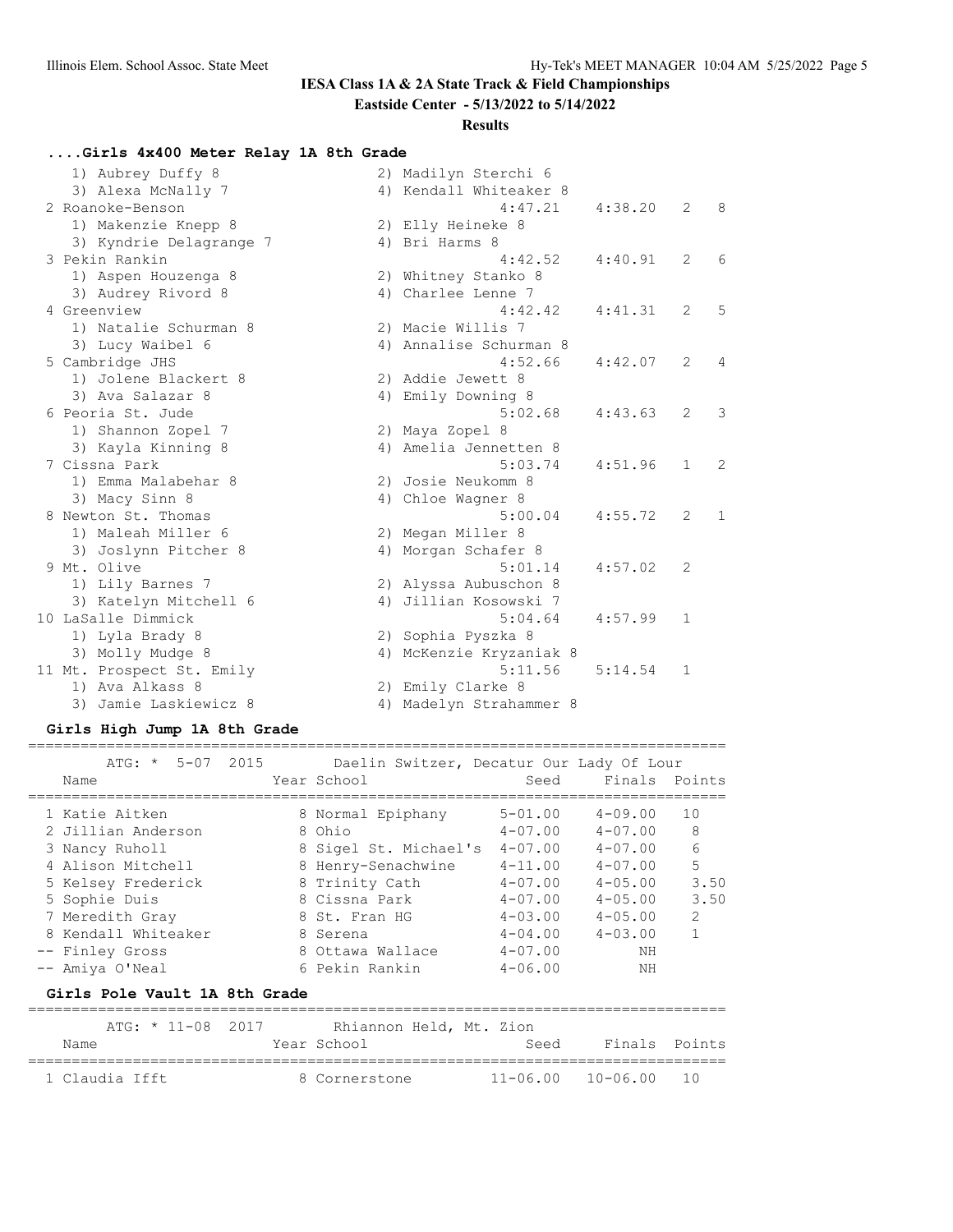# **Eastside Center - 5/13/2022 to 5/14/2022**

#### **Results**

# **....Girls Pole Vault 1A 8th Grade**

2 Audrey Allender 8 Judah Christ 6-09.00 6-06.00 8

#### **Girls Long Jump 1A 8th Grade** ================================================================================

| ATG: * 18-10 1978<br>Name | Shirley Hayes, Joliet Hufford<br>Year School | Seed         | Finals       | Points         |
|---------------------------|----------------------------------------------|--------------|--------------|----------------|
| 1 Tyra Jones              | 8 Annawan                                    | $15 - 03.00$ | $17 - 08.25$ | 10             |
| 2 Addison Lucht           | 8 Cissna Park                                | $16 - 03.00$ | $17 - 04.75$ | 8              |
| 3 Ainsley Johnson         | 8 Springfield Calvary 16-01.50               |              | $17 - 01.00$ | 6              |
| 4 Taylor Frawley          | 8 Henry-Senachwine                           | $16 - 08.50$ | $16 - 11.25$ | 5              |
| 5 Chloe Dzierzynski       | 8 LaSalle Dimmick                            | $13 - 07.00$ | $16 - 05.25$ | 4              |
| 6 Bella Lueken            | 8 Mt. Olive                                  | $13 - 11.00$ | $15 - 04.00$ | 3              |
| 7 Lila Coleman            | 8 Milton Pope                                | $14 - 06.00$ | $14 - 11.50$ | $\overline{2}$ |
| 8 Kaylee Delheimer        | 8 Cornell                                    | $14 - 06.00$ | $14 - 07.75$ | 1              |
| 9 Fiona Grafton           | 8 Limestone Wa                               | $15 - 02.00$ | $14 - 06.25$ |                |
| 10 Tinley Parkerson       | 8 Potomac                                    | $14 - 08.00$ | $14 - 04.50$ |                |
| 11 Paige Werneburg        | 8 Limestone Wa                               | $14 - 06.00$ | $14 - 04.50$ |                |
| 12 Vivian Ludwig          | 8 Danville Schlarman                         | $14 - 07.00$ | $14 - 04.25$ |                |
| 13 Maddie Gentsch         | 8 St. Mary's Bloom                           | $14 - 06.00$ | $14 - 03.75$ |                |
| 14 Natalie Thomason       | 8 Rossville-Alvin                            | $15 - 01.50$ | $13 - 05.25$ |                |
| 15 Peyton Sabbini         | 8 Chicago St. Edward                         | $12 - 10.00$ | $13 - 02.50$ |                |

## **Girls Shot Put 1A 8th Grade**

|     | $ATG: * 41-02$<br>2014<br>Name | Tayla Schwarz, Dixon Reagan<br>Year School | Seed         | Finals       | Points         |
|-----|--------------------------------|--------------------------------------------|--------------|--------------|----------------|
|     | 1 Addison Lucht                | 8 Cissna Park                              | $32 - 07.50$ | $31 - 09.00$ | 10             |
|     | 2 Kenzie Griswold              | 8 Southeastern                             | $27 - 06.00$ | $30 - 07.25$ | 8              |
|     | 3 Savanna Bray                 | 8 Trinity Cath                             | $28 - 09.00$ | $30 - 07.00$ | 6              |
|     | 4 Kylea Seidell                | 8 Pekin Rankin                             | $29 - 03.50$ | $29 - 06.50$ | 5              |
|     | 5 Cara Patterson               | 8 Spring Bay R                             | $27 - 01.00$ | $28 - 00.75$ | 4              |
|     | 6 Lexie Buis                   | 8 Mazon-Verona                             | $27 - 02.00$ | $28 - 00.25$ | 3              |
|     | 7 Leah Kasey                   | 8 Windsor                                  | $26 - 03.25$ | $27 - 09.50$ | $\mathfrak{D}$ |
|     | 8 Lauryn Hamrick               | 8 Cissna Park                              | $27 - 08.00$ | $26 - 09.00$ |                |
|     | 9 Hannah Frye                  | 8 Rossville-Alvin                          | $28 - 05.00$ | $25 - 07.00$ |                |
| 1 O | Kendall Liable                 | Lowpoint-Washburn                          | $23 - 07.00$ | $22 - 03.00$ |                |
|     | 11 Sofia Frech                 | 8 St. Josaphat                             | $20 - 11.00$ | $20 - 08.50$ |                |

## **Girls Discus Throw 1A 8th Grade**

| ATG: * 127-02 1987<br>Name | Keshia Burrow, Springfield Washington<br>Year School | Seed       | Finals Points |                |
|----------------------------|------------------------------------------------------|------------|---------------|----------------|
| 1 Kylea Seidell            | 8 Pekin Rankin                                       | $107 - 09$ | $104 - 03$    | 1 O            |
| 2 Ellie Doubet             | 8 Cambridge JHS                                      | $99 - 02$  | $101 - 11$    | 8              |
| 3 Brooklyn Beckham         | 8 Pekin Rankin                                       | $98 - 03$  | $87 - 10$     | 6              |
| 4 Charlie Bono             | 8 Mt. Olive                                          | $74 - 00$  | 78-09         | 5              |
| 5 Emily Frankie            | 8 Neoga                                              | $79 - 01$  | $76 - 06$     | 4              |
| 6 Taylor Brandt            | 8 Milton Pope                                        | $76 - 06$  | $72 - 06$     | 3              |
| 7 Lydia Robeza             | 8 Dalzell Grade                                      | $83 - 02$  | 69-07         | $\mathfrak{D}$ |
| 8 Laura Hoffer             | 8 Spring Bay R                                       | $70 - 06$  | $63 - 08$     |                |
| 9 Addison Hall             | 8 Saunemin                                           | $57 - 10$  | $61 - 00$     |                |
| Josie Neukomm              | 8 Cissna Park                                        | $74 - 06$  | $57 - 04$     |                |